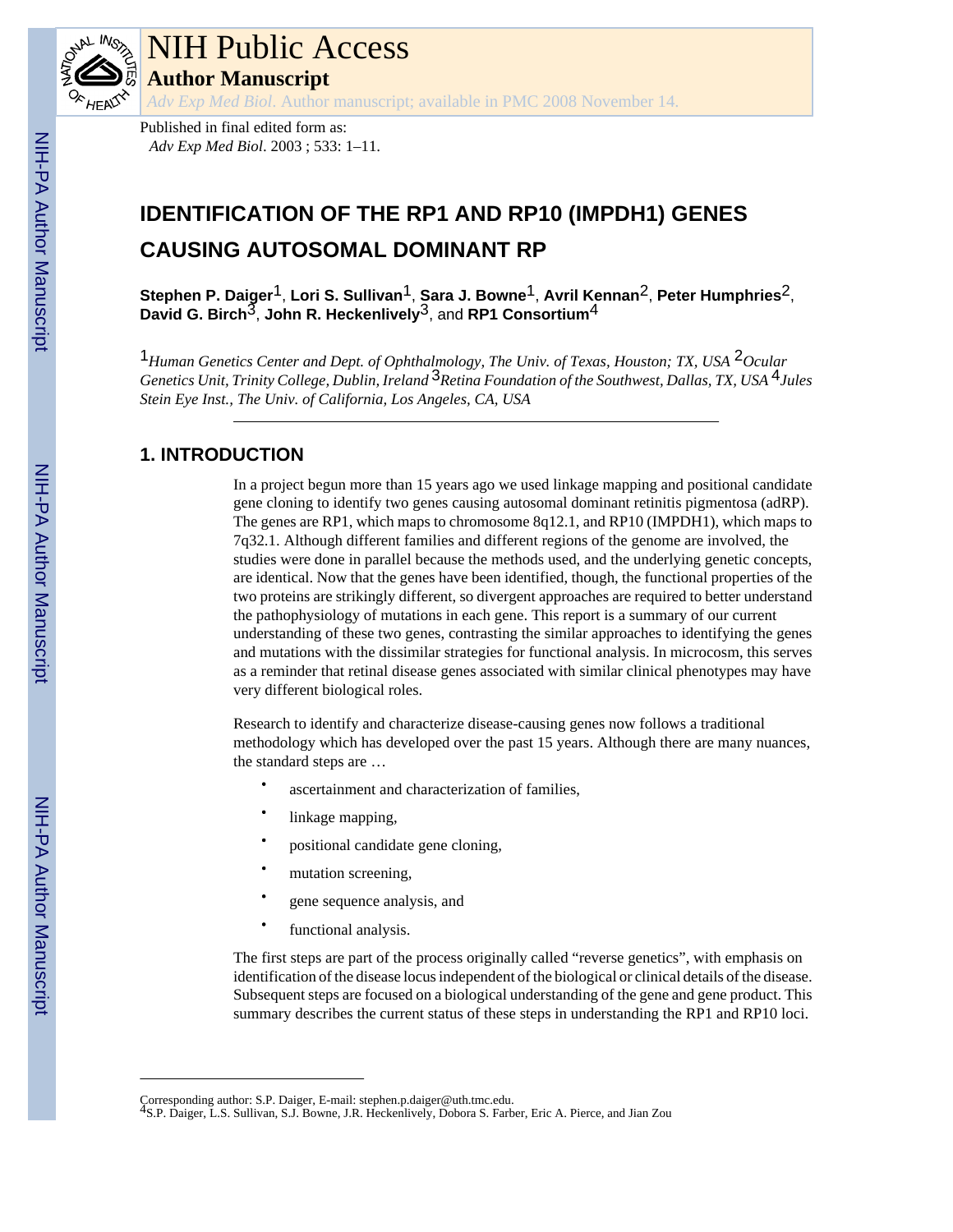#### **2. ASCERTAINMENT OF FAMILIES AND LINKAGE MAPPING**

## **2.1 The RP1 locus**

In 1982 Field *et al.* described a large, six-generation adRP family located predominantly in the Kentucky - West Virginia area (Figure 1). This was named the "RP1" locus based on preliminary linkage mapping to chromosome 1 (later shown to be incorrect). Subsequent linkage testing assigned the disease locus in this family to human chromosome 8q11-q12 (Blanton *et al.*, 1991). Linkage testing in an Australian adRP family led to identification of a second RP1 family. Combining data from the two families reduced the maximum nonrecombinant region to 4 cM, or roughly 4 Mb (Xu *et al.*, 1996). An additional British RP1 family was also identified by linkage mapping (Inglehearn *et al.*, 1999). Data from this family did not help refine the critical region for the RP1 locus.

All of the RP1 families so far described have relatively late onset retinitis pigmentosa, usually described as type 2 or "R" type with regional loss of both rod and cone photoreceptor activities (Field *et al.*, 1982; Inglehearn *et al.*, 1999; Xu *et al.*, 1996). There is wide variation in severity and age of onset among affected members of large RP1 families, with a few reported instances of unaffected "carriers" over age 50. One notable clinical feature of the Kentucky family (RP01) is the presence of two affected individuals who are homozygous for an RP1 mutation as indicated by haplotype analysis and, more recently, by mutation testing (Sullivan *et al.*, 1999). These individuals have severe, congenital or early-onset retinal degeneration, but are otherwise apparently unaffected by these mutations.

## **2.2 The RP10 locus**

The RP10 locus was first assigned to chromosome 7q in 1993 by Jordan *et al.* based on linkage mapping in a Spanish adRP family. Identification of a second RP10 family by linkage mapping localized the RP10 gene to 7q31-q35 (McGuire *et al.*, 1995), later refined to a 5 cM (4.9 Mb) region at 7q32.1 (McGuire *et al.*, 1996). The second RP10 family is of American origin, with at least 6 known, affected generations (Figure 2). Two additional RP10 families were identified by linkage mapping, one of Spanish origin (Millán *et al.*, 1995) and the second of Scottish origin (Mohamed *et al.*, 1996).

The clinical findings in RP10 families are similar to RP1 families, except that RP10 has earlier onset and is more consistent with type 1or "diffuse" retinitis pigmentosa (Bowne *et al.*, 2002). Like RP1, patients with the RP10 form of adRP have equal reduction in both rod and cone ERGs, though with earlier onset. There is also considerable variation in clinical findings among affected members of families with the RP10 form of adRP but "skipped generations" (unaffected carriers) have not been reported.

# **3. POSITIONAL CANDIDATE CLONING**

#### **3.1 The RP1 gene**

Fine structure linkage mapping and physical mapping of flanking markers reduced the RP1 genetic region to 4.0 Mb (Sullivan *et al.*, 1999). Candidate genes were screened by sequencing in heterozygous and homozygous members of the RP01 family, with emphasis on genes preferentially expressed in photoreceptors. Among these, a large gene mapping to 8q12.1 was found to contain a nonsense substitution in codon 677 producing an Arg677ter mutation tracking in phase with the disease haplotype in all affected family members (Sullivan *et al.*, 1999). The transcribed gene produces a 6,471 bp mRNA composed of 4 exons, 3 of which code for a novel protein 2,156 amino acids in length (Figure 3). Published ESTs of the RP1 gene are exclusively from retinal cDNA libraries suggesting expression is limited to the retina.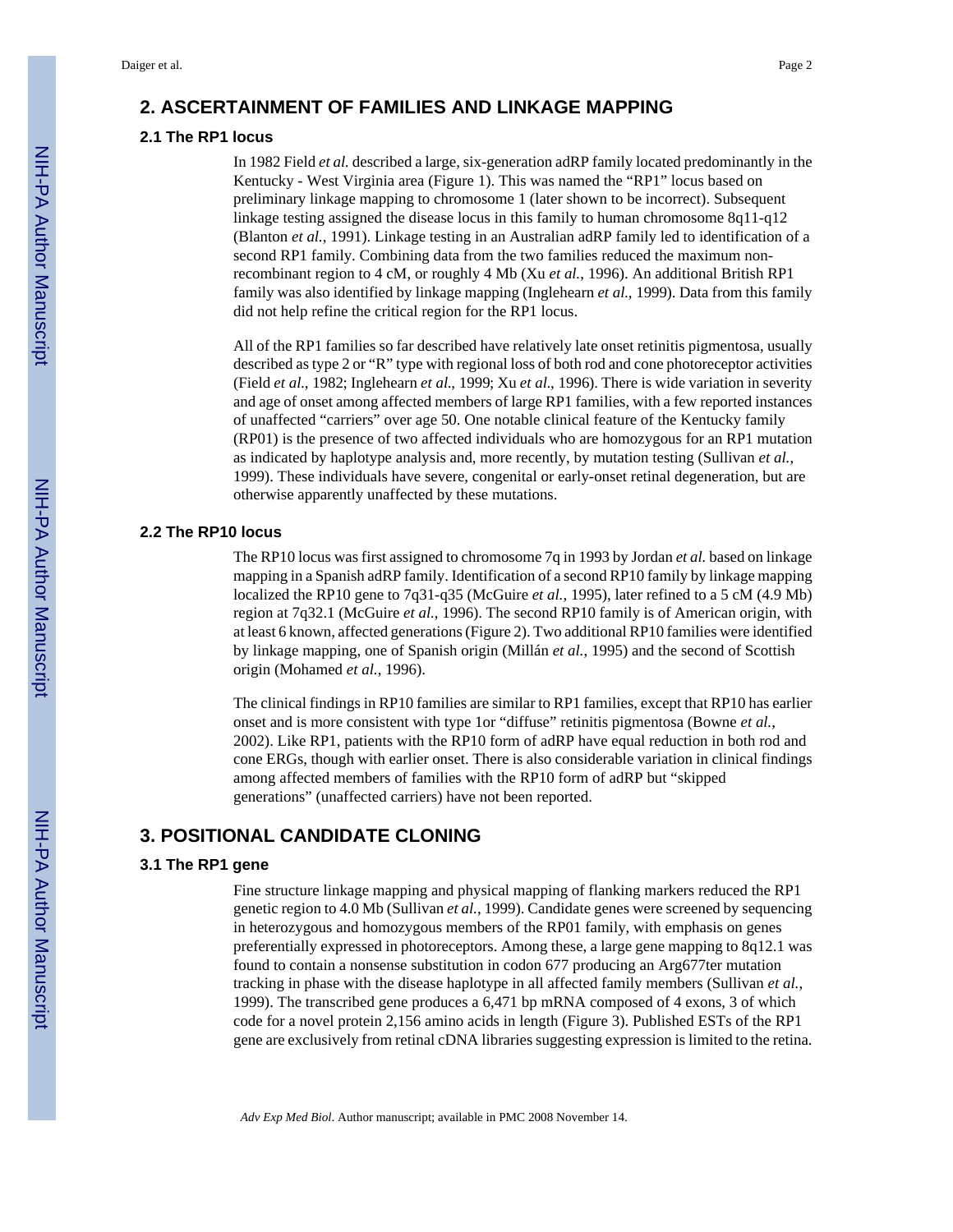Because sequence analysis did not immediately suggest a function for the RP1 gene product, the gene symbol and protein name have remained "RP1".

Two other research groups independently identified the RP1 gene at the same time as Sullivan *et al.* Pierce *et al.* (1999) used differential display to identify mouse retinal genes that show significant changes in expression following retinal hypoxia. The human homolog of one of these, oxygen response protein 1 (ORP1), was subsequently shown to map to the RP1 critical region on chromosome 8. Sequencing of members of the RP01 family showed this to be the RP1 gene. Additionally, Guillonneau *et al.* (1999) identified a retinal-expressed gene in the mouse chromosomal region (proximal 1) syntenic to human 8q. A disease-causing mutation was identified in the human homolog in an adRP family previously linked to 8q and, subsequently, the mouse gene proved to be identical to ORP1.

Since these initial reports, the research groups who independently identified the RP1 gene have joined to form the RP1 Consortium (see footnote 4, page 1). The Consortium members meet regularly to share research results and plan future RP1-related projects.

#### **3.2 The RP10 gene**

Two laboratories also reported independent identification of the RP10 gene. Bowne *et al.* (2002) identified additional RP10 families by linkage mapping and used this information to reduce the physical region containing the gene to three non-contiguous regions totaling 3.45. Dr. C. L. Cepko provided information on retinal genes whose expression is reduced in *crx-/ crx-* knockout mice in comparison to normal mice, that is, genes whose retinal expression might be limited to photoreceptors (Blackshaw *et al.*, 2001). The human homologs of three of these genes map within the RP10 physical region. Sequencing of one of these genes, IMPDH1, identified a missense mutation, Asp226Asn, segregating with disease in the UTAD045 family (Bowne *et al.*, 2002). Missense mutations were also found in two other RP10 families identified earlier by linkage mapping and in 3 of 60 other, unrelated adRP families. The RP10 gene thus identified codes for the enzyme inosine monophosphate dehydrogenase 1, which catalyzes the rate limiting step in guanine biosynthesis. Because the RP10 gene has been known by the symbol "IMPDH1" for many years, this has become the new symbol for the adRP locus on 7q32.1.

Kennan *et al.* (2002) also identified IMPDH1 as the RP10 gene using a similar approach. Retinal cDNAs from *rho-/rho-* knockout mice were compared with retinal cDNAs from wildtype retinas using microarray analysis. As was true for the *crx-/crx-* mice, the IMPDH1 transcript was significantly reduced in the *rho-/rho-* knockout retinas. Sequencing in the original, Spanish RP10 family (Jordan *et al.*, 1993) revealed a missense mutation, Arg224Pro, segregating with disease. Thus two different approaches to identifying photoreceptor transcripts led to identification of the same RP10 gene, confirming the power of expression analysis to prioritize potential candidate genes.

The IMPDH1 gene spans 18 kb and is comprised of 17 exons, of which 14 are coding exons (Figure 4) (Gu *et al.*, 1997). The gene uses alternate 5' sites for initiation of transcription but the variant mRNAs produce identical proteins.

## **4. MUTATION SCREENING**

#### **4.1 RP1**

At least 20 distinct disease-causing mutations have been identified in RP1 in families with adRP (Table 1). To date, mutations in RP1 appear to cause from 6 to 8% of adRP cases among Americans of European origin and Europeans (Berson *et al.*, 2002;Bowne *et al.*, 1999;Dietrich *et al.*, 2002;Payne *et al.*, 2000;Pierce *et al.*, 1999;Sullivan *et al.*, 1999). All of the mutations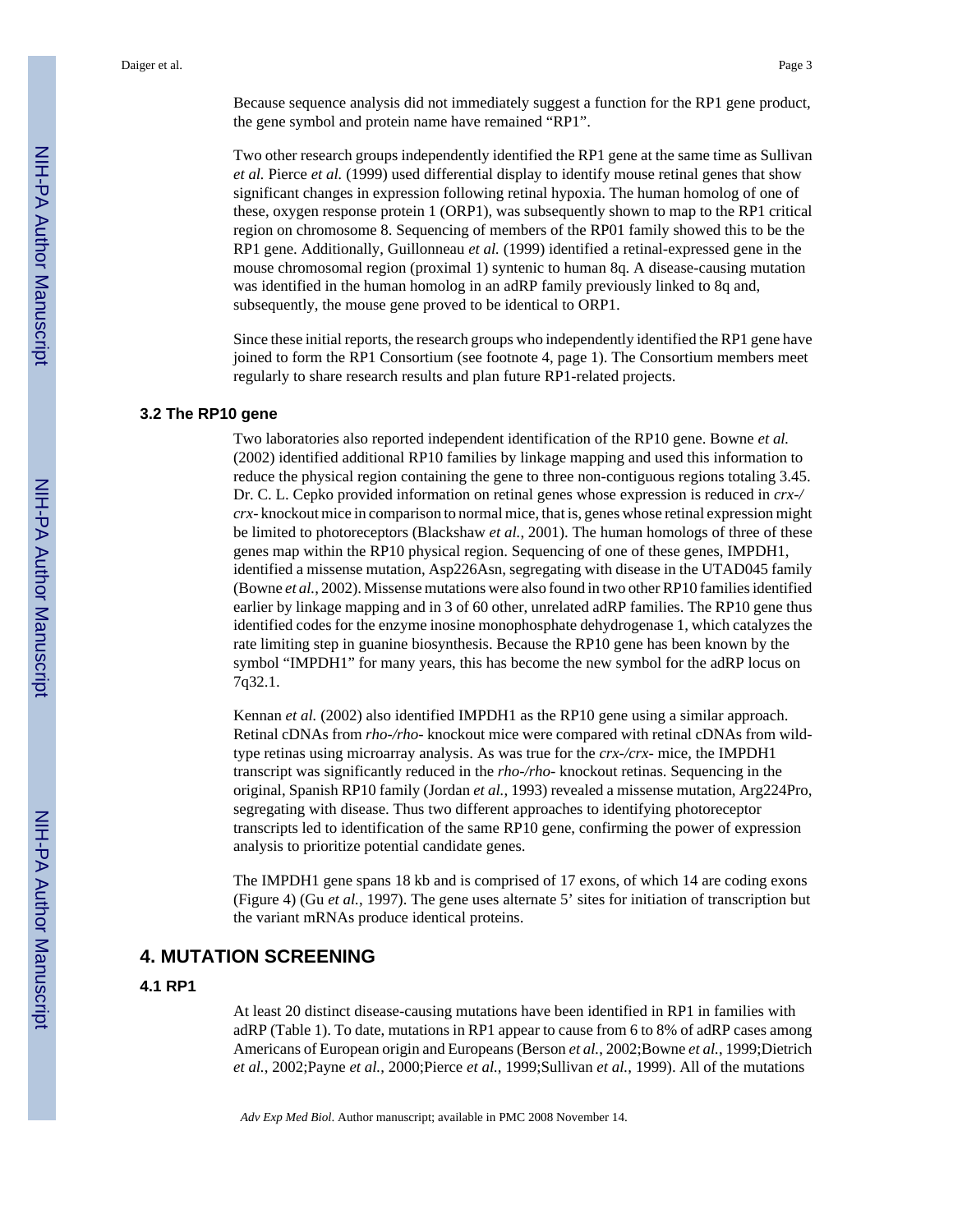with convincing evidence of pathogenicity cause premature termination of translation, either by introduction of a premature stop codon or a frame shift leading to early termination. Interestingly, these mutations all fall within a relatively narrow region of exon 4, and apparently escape nonsense mediated mRNA decay because they are located within the terminal exon. Although many missense changes have been reported, both in isolation and as polymorphic variants, none have been shown to cause retinal disease, at least not in heterozygotes. Finally, mutation screening of RP1 in patients with other forms of retinopathy has failed to identify non-adRP mutations

#### **4.2 RP10**

Mutation screening of IMPDH1 in adRP families has been less extensive than RP1 screening but, nonetheless, at least 6 distinct pathogenic mutations have been reported, including unpublished data from S.J.B. (Table 2) (Bowne *et al.*, 2002;Kennan *et al.*, 2002). Mutations in IMPDH1 account for from 3 to 5% of adRP cases among Americans of European origin. In contrast to RP1, all disease-causing variants of IMPDH1 are missense mutations, and IMPDH1 displays no polymorphic amino acid variation. Pathogenic mutations in IMPDH1have not been reported in other forms of retinopathy.

## **5. GENE SEQUENCE AND FUNCTIONAL ANALYSIS**

## **5.1 RP1**

Analysis of the human RP1 coding sequence demonstrates very little sequence similarity to other human and non-human genes (Sullivan *et al.*, 1999). The first 10% of the amino-terminus of the protein, residues 1 through 228, shares 25% identity (39% similarity) to the human doublecortin gene (DCX) and 15 to 40% identity to other members of the doublecortin family. Mutations in DCX, an X-linked gene in humans, cause lissencephaly, a congenital malformation of the brain resulting from impaired neuronal migration. The DCX protein interacts with microtubules so the cognate region of the RP1 gene may do likewise. Unfortunately, this sheds little light on the functional properties of the RP1protein because the remaining 90% contains no extended protein motifs, at least none conserved across mammalian species.

Northern analysis and *in situ* hybridization suggest that RP1 is expressed in the retina only and, specifically, in photoreceptors (Pierce *et al.*, 1999; Sullivan *et al.*, 1999). Immunolocalization indicates that the RP1 protein, 240 kDa in size, accumulates within the connecting cilium of rods and cones (Pierce *et al.*, 1999). Thus the doublecortin-like domain of RP1 may interact directly with the cilium. Finally, two different lines of RP1 knockout mice have been developed (Gao *et al.*, 2002; Liu *et al.*, 2002). The heterozygous knockouts show subtle retinal abnormalities but homozygous animals have overt retinal degeneration at a young age, consistent with the human phenotypes.

There is one exception to the absence of genes similar to RP1 in the human genome. A second gene, with the symbol RP1L1 for "RP1-like protein 1", has the same gene structure and overall length of RP1 and is 31% identical (52% similar) over the first 15%, that is, residues 28 through 355 (Figure 5) (unpublished). The remaining 85% of the two proteins are not statistically similar. Preliminary evidence suggests that RP1L1 is expressed exclusively in photoreceptors. Thus RP1 and RP1L1 appear to be true paralogs. It remains to be determined what roles the two proteins play in photoreceptors and how closely their biological functions are interconnected.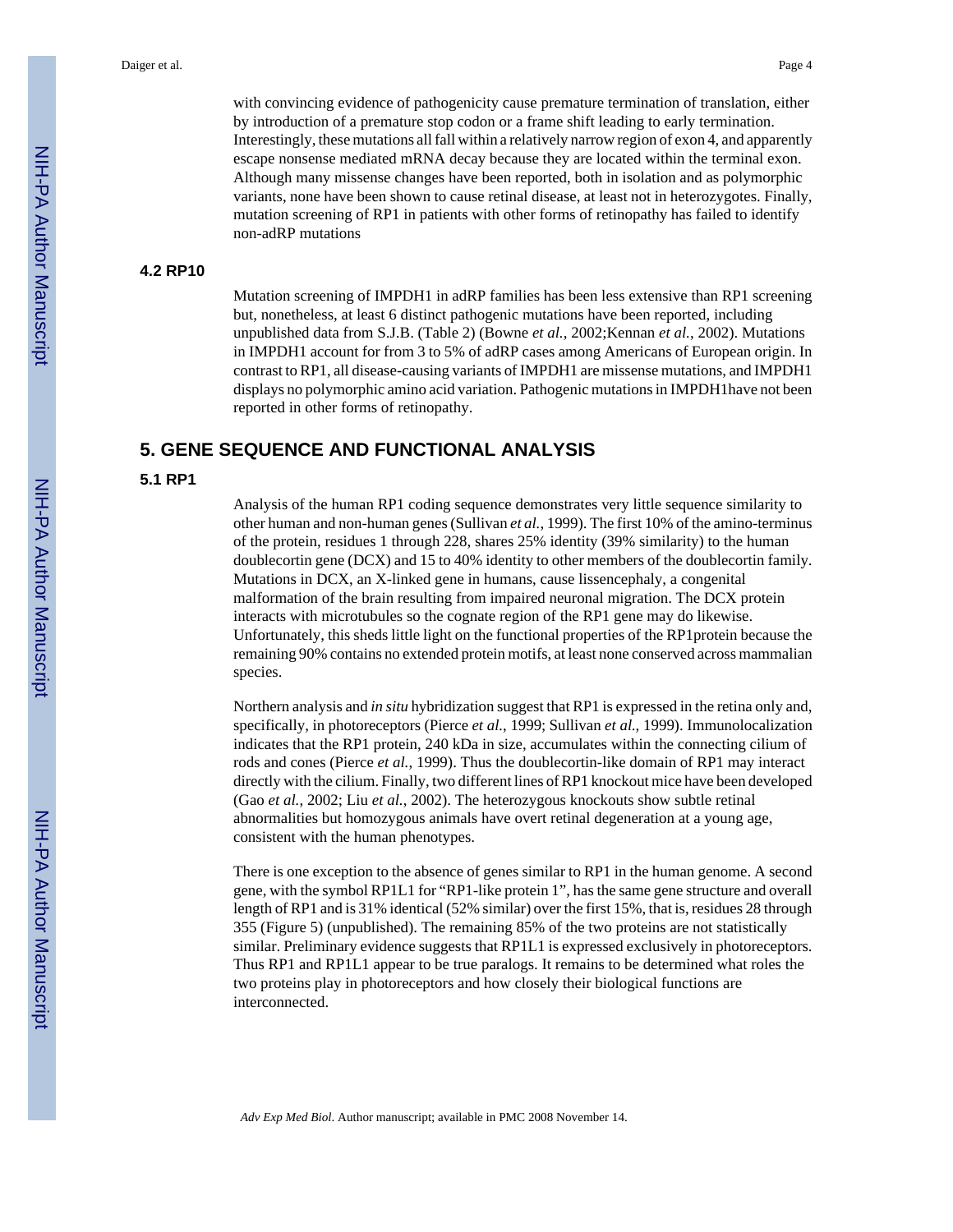#### **5.2 RP10 (IMPDH1)**

In sharp contrast to the RP1 gene and protein, the IMPDH1 gene is expressed in all tissues, is highly conserved in all living organisms, and has functional properties that are well-understood (Bowne *et al.*, 2002; Gu *et al.*, 1997; Kerr and Hedstrom, 1997). Inosine monophosphate dehydrogenase (EC 1.1.1.205) is an essential enzyme, required for *de novo* synthesis of guanine nucleotides, found in all species, including bacteria. In humans there are two paralogs, IMPDH1 and IMPDH2, which are 84% identical at an amino acid level and share identical kinetic properties (Figure 6). Across species, IMPDH genes are 30 to 85% identical. Thus IMPDH1 is a member of a family of highly-conserved, widely-expressed enzymes which, taken together, are essential for life. The mystery, of course, is why dominant-acting missense mutations in IMPDH1 cause retinal degeneration, and retinal degeneration only (as far as is known). One possible explanation is suggested by the *crx-/crx-* and *rho-/rho-* knockout retinas: IMPDH1 is significantly downregulated but not IMPDH2, suggesting that IMPDH1is expressed in photoreceptors, but not IMPDH2.

## **6. CONCLUSIONS**

Thus similar approaches were used to identify the RP1 and RP10 (IMPDH1) genes; mutations in both of these genes cause a substantial fraction of cases of autosomal dominant retinitis pigmentosa; and the clinical phenotypes are similar. At a functional level, though, the two gene products are strikingly different. The RP1 protein has very little sequence similarity to other genes, is limited to rod and cone photoreceptors, and plays an unknown role in the biology of the interconnecting cilium. In contrast, IMPDH1 is ubiquitously expressed, is a member of a highly-conserved family of enzymes, and has well-characterized biochemical properties. Efforts to identify retinal disease genes are undertaken to help patients affected with these disorders, but characterization of these genes often reveals new biological processes.

## **Acknowledgements**

Supported by grants from the Foundation Fighting Blindness and the George Gund Foundation, the William Stamps Farish Fund, the M.D. Anderson Foundation, the John S. Dunn Foundation, and Alfred W. Lasher III; and by grants EY05235 (D.G.B), EY07142 (S.P.D.), and EY14170 (S.P.D.) from the National Eye Institute-National Institutes of Health.

## **References**

- Berson EL, Grimsby JL, Adams SM, McGee TL, Sweklo E, Pierce EA, Sandberg MA, Dryja TP. Clinical features and mutations in patients with dominant retinitis pigmentosa-1 (RP1). Invest Ophthalmol Vis Sci 2002;42:2217–2224. [PubMed: 11527933]
- Blackshaw S, Fraioli RE, Furukawa T, Cepko CL. Comprehensive analysis of photoreceptor gene expression and the identification of candidate retinal disease genes. Cell 2001;107:579–589. [PubMed: 11733058]
- Blanton SH, Heckenlively JR, Cottingham AW, Friedman J, Sadler LA, Wagner W, Friedman LH, Daiger SD. Linkage mapping of autosomal dominant retinitis pigmentosa (RP1) to the pericentric region of human chromosome 8. Genomics 1991;11:857–869. [PubMed: 1783394]
- Bowne SJ, Daiger SP, Hims MM, Sohocki MM, Malone KA, McKie AB, Heckenlively JR, Birch DG, Inglehearn CF, Bhattacharya SS, Bird A, Sullivan LS. Mutations in the RP1 gene causing autosomal dominant retinitis pigmentosa. Hum Mol Genet 1999;11:2121–2128. [PubMed: 10484783]
- Bowne SJ, Sullivan LS, Blanton SH, Cepko CL, Blackshaw S, Birch DG, Hughbanks-Wheaton D, Heckenlively JR, Daiger SP. Mutations in the inosine monophosphate dehydrogenase 1 gene (IMPDH1) cause the RP10 form of autosomal dominant retinitis pigmentosa. Hum Mol Genet 2002;11:559–568. [PubMed: 11875050]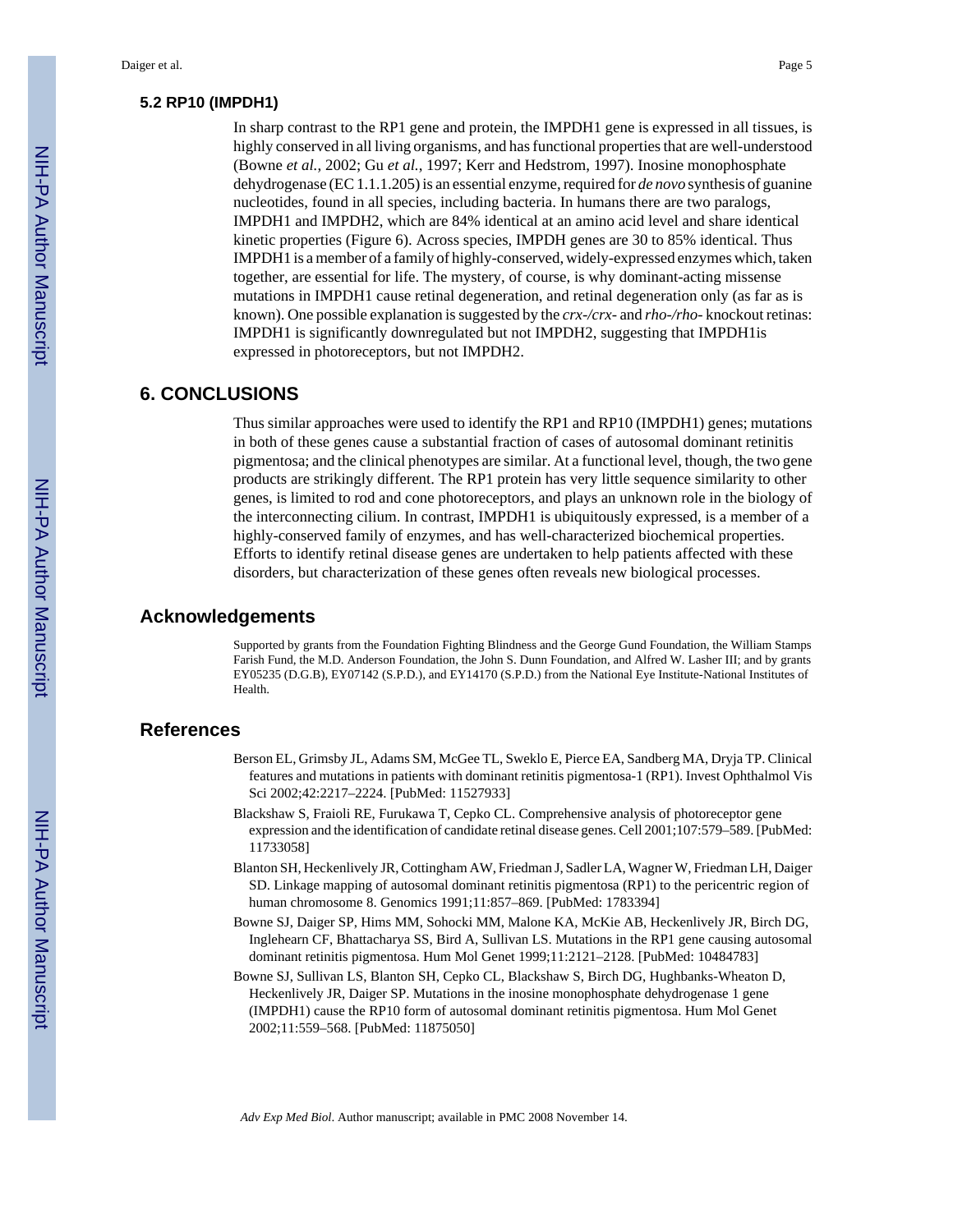- Dietrich K, Jacobi FK, Tippmann S, Schmid R, Zrenner E, Wissinger B, Apfelstedt-Sylla E. A novel mutation of the RP1 gene (Lys778ter) associated with autosomal dominant retinitis pigmentosa. Brit J Ophthalmol 2002;86:328–332. [PubMed: 11864893]
- Field LL, Heckenlively JR, Sparks RS, Garcia CA, Farson C, Zedalis D, Sparkes MC, Crist M, Tideman S, Spence MA. Linkage analysis of five pedigrees affected with typical autosomal dominant retinitis pigmentosa. J Med Genet 1982;19:266–270. [PubMed: 7120314]
- Gao J, Cheon K, Nusinowitz S, Liu Q, Bei D, Atkins K, Azimi A, Daiger SP, Farber DB, Heckenlively JR, Pierce EA, Sullivan LS, Zuo J. Progressive photoreceptor degeneration, outer segment dysplasia and rhodopsin mis-localization in mice with targeted disruption of the retinitis pigmentosa-1 (*Rp1*) gene. Proc Nat Acad Sci USA 2002;99:5698–5703. [PubMed: 11960024]
- Gu JJ, Spychala J, Mitchell BS. Regulation of the human inosine monophosphate dehydrogenase type I gene. Utilization of alternative promoters. J Biol Chem 1997;272:4458–466. [PubMed: 9020170]
- Guillonneau X, Piriev NI, Danciger M, Kozak CA, Cideciyan AV, Jacobson SG, Farber DB. A nonsense mutation in a novel gene is associated with retinitis pigmentosa in a family linked to the RP1 locus. Hum Mol Genet 1999;8:1541–1546. [PubMed: 10401003]
- Inglehearn CF, McHale JC, Keen TJ, Skirton H, Lunt PW. A New family linked to the RP1 dominant retinitis pigmentosa locus on chromosome 8q. J Med Genet 1999;36:646–648. [PubMed: 10465120]
- Jordan SA, Farrar GJ, Kenna P, Humphries MM, Sheils DM, Kumar-Singh R, Sharp EM, Ayuso C, Benitez J, Humphries P. Localization of an autosomal dominant retinitis pigmentosa gene to chromosome 7q. Nat Genet 1993;4:54–58. [PubMed: 8513324]
- Kennan A, Aherne A, Palfi A, Humphries M, McKee A, Stitt A, Simpson DAC, Demtroder K, Orntoft T, Ayuso C, Kenna PF, Farrar GJ, Humphries P. Identification of an IMPDH1 mutation in autosomal dominant retinitis pigmentosa (RP10) revealed following comparative microarray analysis of transcripts derived from retinas of wild-type and Rho-/- mice. Hum Mol Genet 2002;11:547–557. [PubMed: 11875049]
- Kerr KM, Hedstrom L. The roles of conserved carboxylate residues in IMP dehydrogenase and identification of a transition state analog. Biochem 1997;36:13365–13373. [PubMed: 9341229]
- Liu Q, Zhou J, Daiger SP, Farber DB, Heckenlively JR, Smith JE, Sullivan LS, Zuo J, Milam AH, Pierce EA. Identification and subcellular localization of the RP1 protein in human and mouse photoreceptors. Invest Ophthalmol Vis Sci 2002;43:22–32. [PubMed: 11773008]
- McGuire RE, Gannon AM, Sadler-Sullivan LA, Rodriguez JA, Daiger SP. Evidence for a major gene (RP10) for autosomal dominant retinitis pigmentosa on chromosome 7q: linkage mapping in a second, unrelated family. Hum Genet 1995;95:71–74. [PubMed: 7814030]
- McGuire RE, Jordan SA, Braden VV, Bouffard GG, Humphries P, Green ED, Daiger SP. Mapping the RP10 locus for autosomal dominant retinitis pigmentosa on 7q: refined genetic positioning and localization within a well-defined YAC contig. Genome Res 1996;6:255–266. [PubMed: 8723719]
- Millán JM, Martínez F, Vilela C, Beneyto M, Prieto F, Nájera C. An autosomal dominant retinitis pigmentosa family with close linkage to D7S480 on 7q. Hum Genet 1995;96:216–218. [PubMed: 7635473]
- Mohamed Z, Bell C, Hammer HM, Converse CA, Esakowitz L, Haites NE. Linkage of a medium sized Scottish autosomal dominant retinitis pigmentosa family to chromosome 7q. J Med Genet 1996;33:714–715. [PubMed: 8863169]
- Payne A, Vithana E, Khaliq S, Hameed A, Deller J, Abu-Safieh L, Kermani S, Leroy BP, Mehdi SQ, Moore AT, Bird AC, Bhattacharya SS. RP1 protein truncating mutations predominate at the RP1 adRP locus. Invest Ophthalmol Vis Sci 2000;41:4069–4073. [PubMed: 11095597]
- Pierce EA, Quinn T, Meehan T, McGee TL, Berson EL, Dryja TP. Mutations in a gene encoding a new oxygen-regulated photoreceptor protein cause dominant retinitis pigmentosa. Nat Genet 1999;22:248–254. [PubMed: 10391211]
- Sullivan LS, Heckenlively JR, Bowne SJ, Zuo J, Hide WA, Gal A, Denton M, Inglehearn CF, Blanton SH, Daiger SP. Mutations in a novel retina-specific gene cause autosomal dominant retinitis pigmentosa. Nat Genet 1999;22:255–259. [PubMed: 10391212]
- Xu S-Y, Denton M, Sullivan LS, Daiger SP, Gal A. Genetic mapping of RP1 on 8q11-q21 in an Australian family with autosomal dominant retinitis pigmentosa reduces the critical region to 4 cM between D8S601 and D8S285. Hum Genet 1996;98:741–743. [PubMed: 8931712]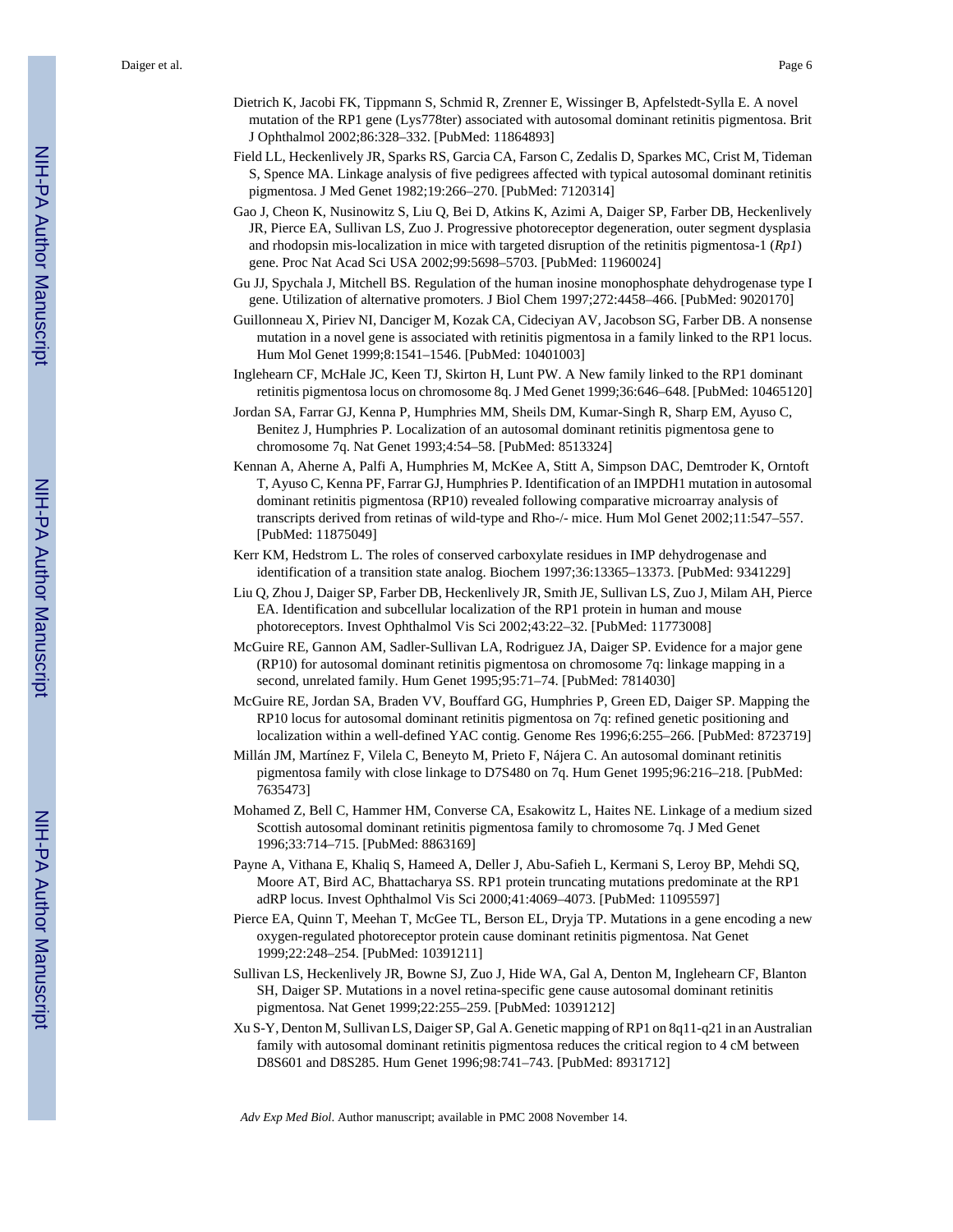

**Figure 1.** RP01 family with the RP1 form of autosomal dominant retinitis pigmentosa.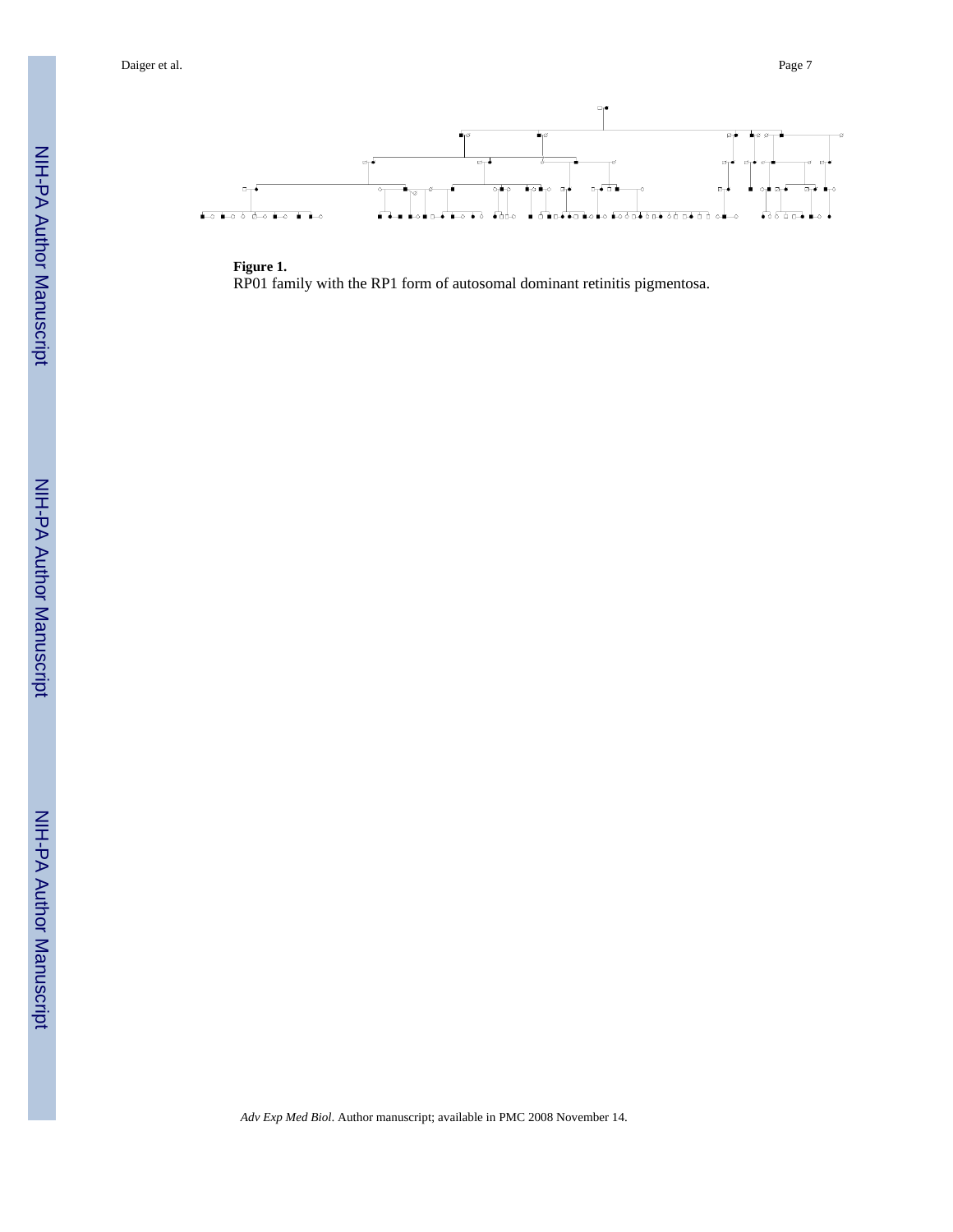

**Figure 2.** UTAD045 family with the RP10 form of autosomal dominant retinitis pigmentosa.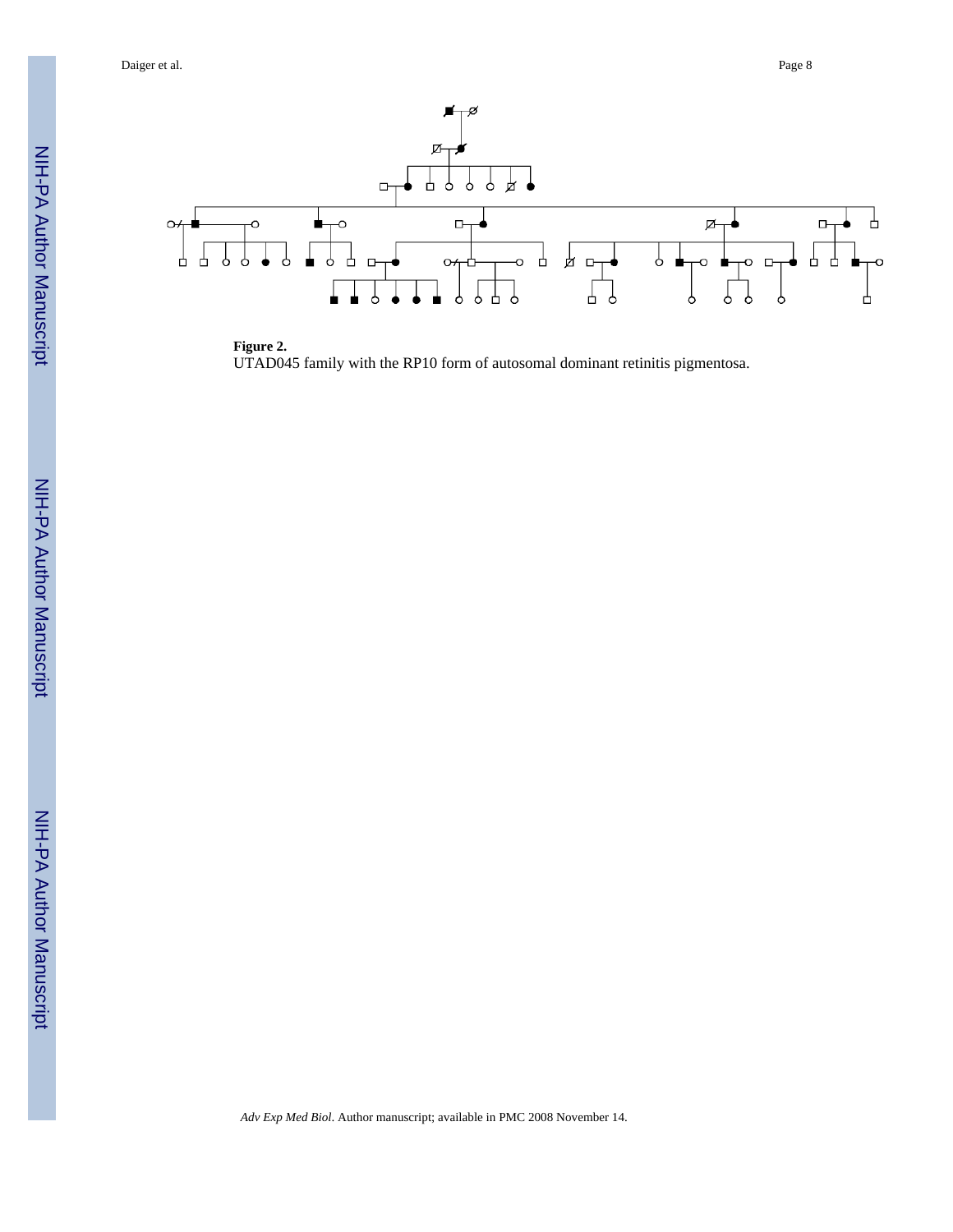

**Figure 3.** Structure of the RP1 gene.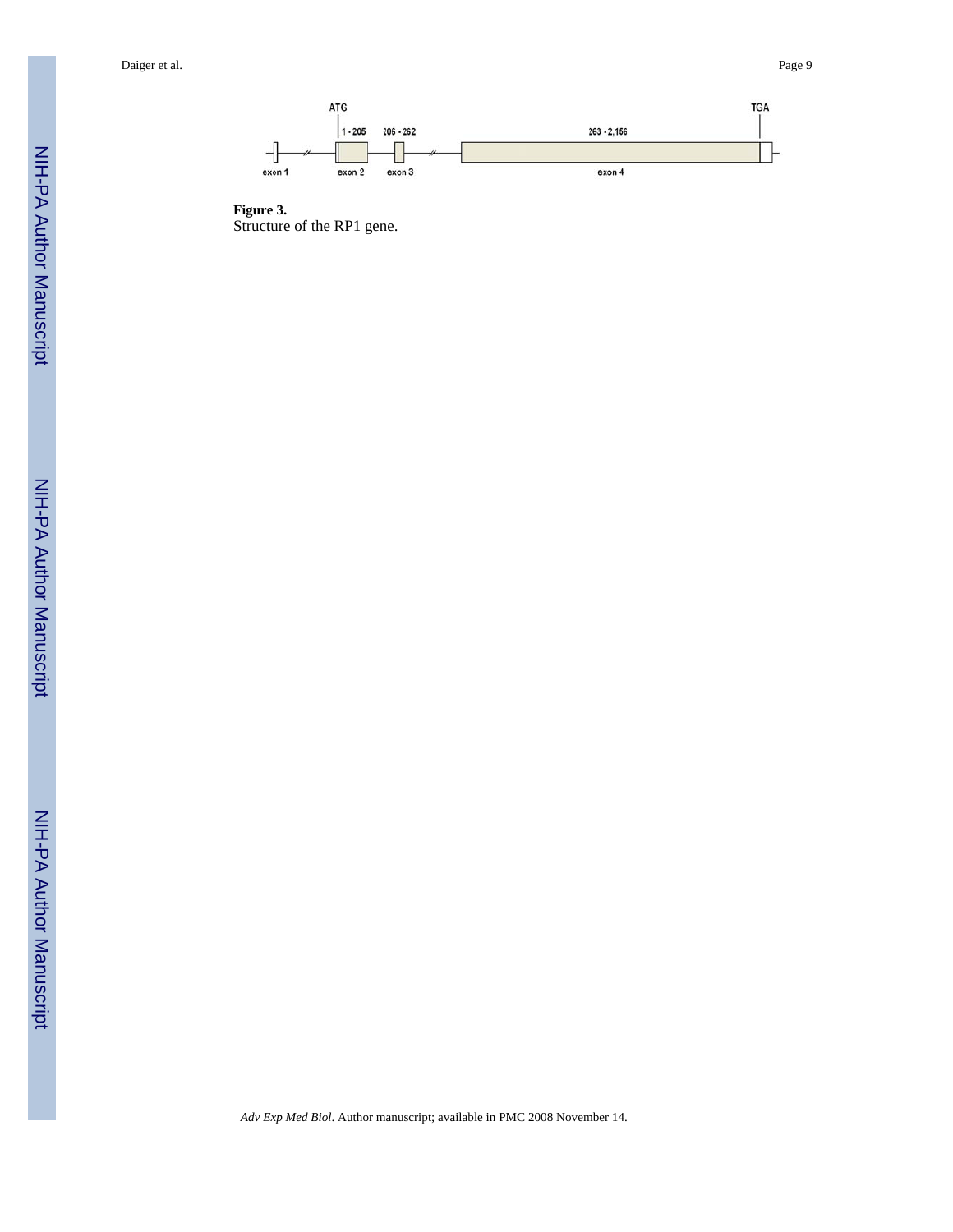

**Figure 4.**

Structure of the IMPDH1 gene.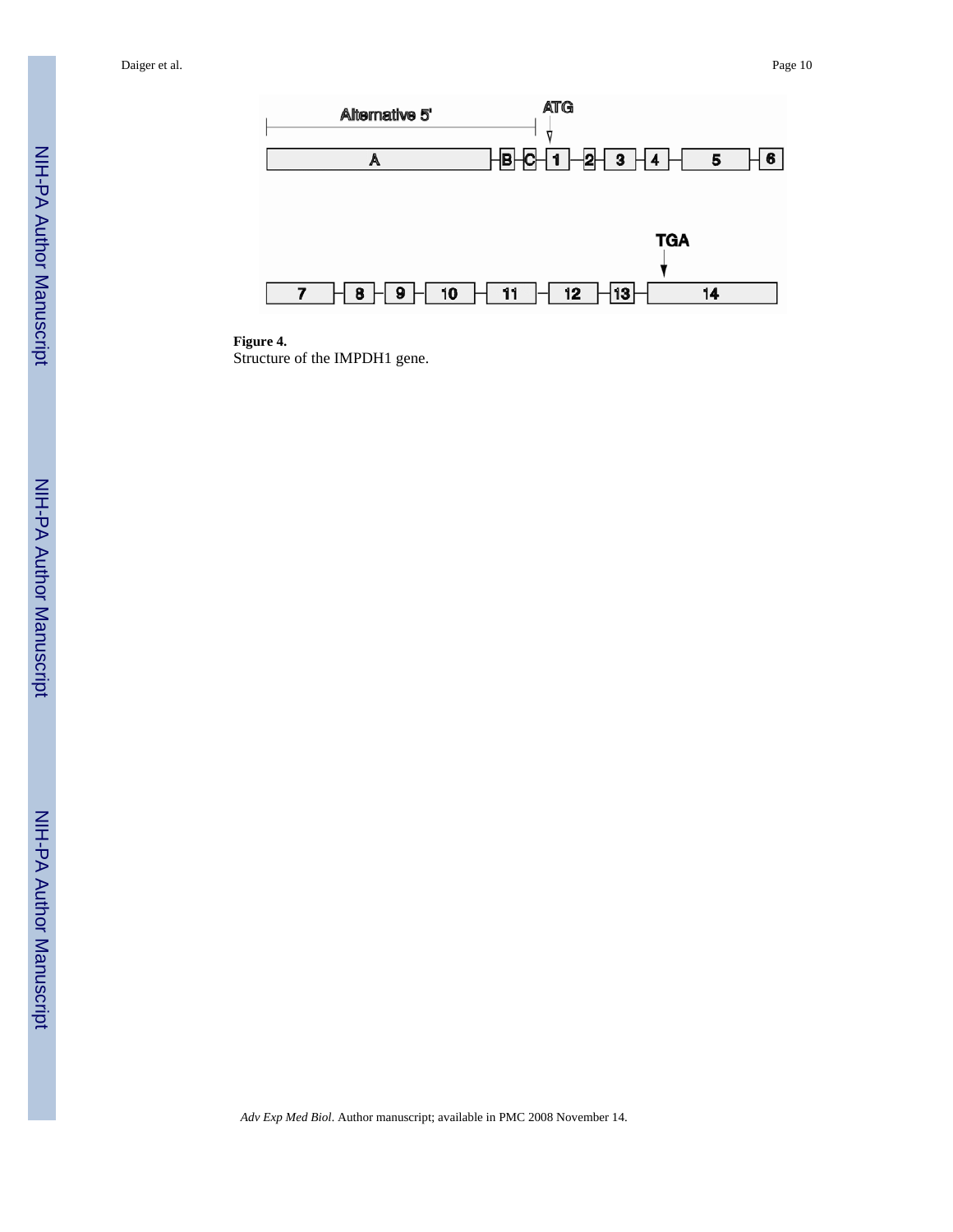|           |    | RP1L1: 26 SVTKVTPAKKITFLKRGDPRFAGVRLAVHQRAFKTFSALMDELSQRVPLSFGVRSVTTPR 85<br>S+T AK+I+F K GDP+F GVR+ V+ R+FK+F AL+D LS++VPL FGVR+++TPR       |  |
|-----------|----|----------------------------------------------------------------------------------------------------------------------------------------------|--|
| RP1:      | 28 | SLTHPVVAKRISFYKSGDPQFGGVRVVVNPRSFKSFDALLDNLSRKVPLPFGVRNISTPR 87                                                                              |  |
| RP1L1: 86 |    | GLHSLSALEQLEDGGCYLCSDKKPPKTPSGPGRPQERNPTAQQLRDVEGQREAPGTSSSR 145<br>G HS++ LE+LEDG YLCS + + + + P<br>$P + +$                                 |  |
|           |    | RP1: 88 GRHSITRLEELEDGESYLCSHGRKVQPVDLDKARRRPRPWLSSRAISAHSPPHPVAVAAP 147                                                                     |  |
|           |    | RP1L1: 146 KSLKTPRRILLIKNMDPRLQQTVVLSHRNTRNLAAFLGKASDLLRFPVKQLYTTSGKKVD 205<br>+ PR +++ +N DP+ ++ V+LS R T++ AFL +++++ PV +LY T G++V         |  |
|           |    | RP1: 148 GMPRPPRSLVVFRNGDPKTRRAVLLSRRVTQSFEAFLQHLTEVMQRPVVKLYATDGRRVP 207                                                                    |  |
|           |    | RP1L1: 206 SLQALLHSPSVLVCAGHEAFRTPAMKNARRSEAETLSGLTSR--NKNGSWGPKTKPSVIH 263<br>$SLQA++ S$ +V AG E F+ + L G++ R K +<br>кs                     |  |
|           |    | RP1: 208 SLOAVILSSGAVVAAGREPFKPGNYDIOKYLLPARLPGISORVYPKGNAKSESRKISTHM 267                                                                    |  |
|           |    | RP1L1: 264 SRSPPGSTPRLPERPGPSNP-----PVGPAPGRHPQDTPAQSGPLV-AGDDMKKKVRMNE 317<br>$+N$ P $\tilde{+}$ + $\tilde{Q}$ + P+ + DD++K + N+<br>$S$ S + |  |
|           |    | RP1: 268 SSSSRSQIYSVSSEKTHNNDCYLDYSFVPEKYLALEKNDSQNLPIYPSEDDIEKSIIFNQ 327                                                                    |  |
|           |    | RP1L1: 318 DGSLSVEMKVRFHLVGEDTLLWSRRMGR 345<br>$DG+++VEMKVRF$ + $E+T+W+$ + +                                                                 |  |
|           |    | RP1: 328 DGTMTVEMKVRFRIKEEETIKWTTTVSK 355                                                                                                    |  |

**Figure 5.** Human RP1 vs. RP1LI sequence comparison (first 15%).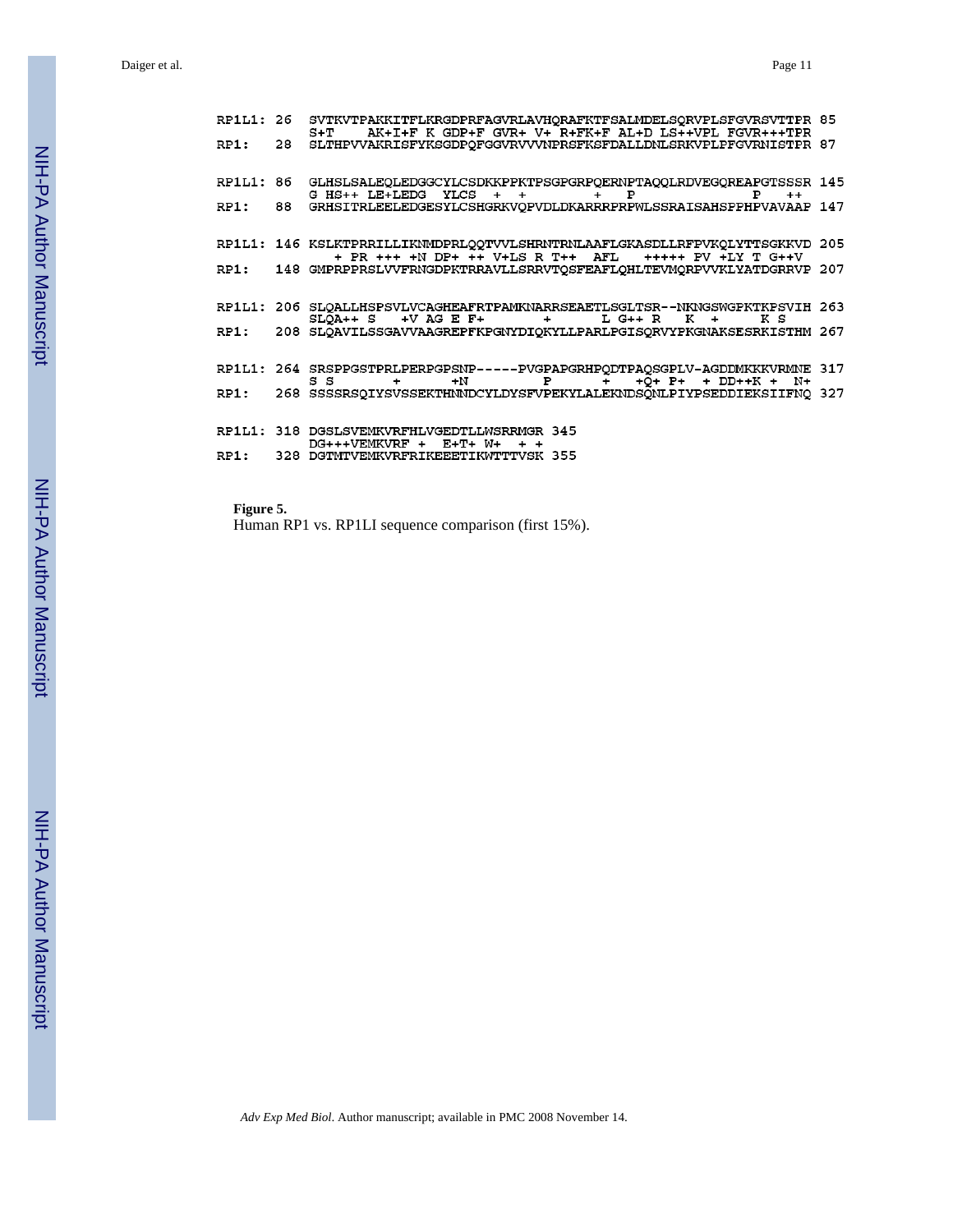| Human (1)<br>M. musculus (1)<br>Human(2)<br>D. melanogaster<br>S. cerevisiae<br>C. elegans<br>A. thaliana<br>E. coli<br>P. horikoshii      |                                                                                                                                                                                                                                                                                                                                                                                                                                                                                                                                                                       |     | 10  | 20  | 30  | 40   | 50  |
|--------------------------------------------------------------------------------------------------------------------------------------------|-----------------------------------------------------------------------------------------------------------------------------------------------------------------------------------------------------------------------------------------------------------------------------------------------------------------------------------------------------------------------------------------------------------------------------------------------------------------------------------------------------------------------------------------------------------------------|-----|-----|-----|-----|------|-----|
| Human $(1)$<br>M. musculus (1)<br>Human $(2)$<br>D. melanogaster<br>S. cerevisiae<br>C. elegans<br>A. thaliana<br>E. coli<br>P. horikoshii | RKETLEKTE EN SPRIDAVTBADMATAMALMGGIGFERHNCT, PEPOANEVRKVKREE OCFITEPVLESSITVODVLEAK<br>KKETLEKTELSSPRIDAVTBADMATAMALMGGIGFERHNCT, PEPOANEVRKVKREE OCFITEPVLESSITVODVLEAK<br>KKETLEKTELVSSPRIDAVTBAOMATAMALMGGIGFERHNCT, PEPOANEVRKVK                                                                                                                                                                                                                                                                                                                                  | 80  | 90  | 100 | 110 | 120  | 130 |
| Human (1)<br>M. musculus (1)<br>Human (2)<br>D. melanogaster<br>S. cerevisiae<br>C. elegans<br>A. thaliana<br>E. coli<br>P. horikoshii     | 140<br>150<br>RHGFSGIPITETGTMGSKLVGIVTSRDIDFLAEKDHTTLLSEVMTPRIELVVAPAGVTLKEANEILORSKKGKI<br>QHGPSGIPITATGTMGSKLVGIVTSRDIDFLAEKDHTTLLSEVMTPRVELVVAPAGVTLKEANEILORSKKGKI<br>RHGFCGIPITD. TGRNGSRLVGIISSRDIDFLREEEHDCFLEEINTRRE. DLVVAPAGITLKEANEILÖRSRKGKI<br>KNGFTGYPVTENGKLGGKLLGMVTSRDIDFRENQPEVLLADIMTTELVTAPNGINLPTAMAILERSKKGKI<br>NHGIDGLPYVEDEKYVGILTKKDIAAREGKLVKELMTKEVITVPES[IEVERALK]NEIENRIDRI<br>RYGYTGAPYTEDGRVGSKLIGNYTKSQNFRNNYEQREMKIYDYNKSCDSDDYCVFNEIDFREMENTRNEIENG<br>SPPYFNEQTGDGRVGSKLIGNYTKSQNFRNNYEQREMKIYDYNKSCDSDDYC                        | 160 | 170 | 180 |     | 190  | 200 |
| Human (1)<br>M. musculus (1)<br>Human $(2)$<br>D. melanogaster<br>S. cerevisiae<br>C. elegans<br>A. thaliana<br>E. coli<br>P. horikoshii   | 210<br>220<br>PTVNDCDEQVATIARTOLKKNRDYPLASKDSQKQLQGKYVGTREDDRYRIDLQTQAGVDVIVLOSGQGNSVYQIAB<br>PI VNDODERVAI IARTELKKARIO PLASKDSRKQLECGA VNTRSEDEKTRELENDARIO I DSRGQADI I GALI IN PIERRE AND PERSONALIS<br>PI VNDODERVAI IARTELKKARIO PLASKDSRKQLECGA VCTREDEKTRELENDARIO IZQVVVILDS SQQNS IFQI N<br>PI VNDODERVAI IARTELKK<br>LVVDDEFHLIGMITVKDFÖKAERKPNACKDEQGRLRVGMGVGGSAGNEERVDALVAAGVDVLLIDSSHGHSEGVLQF<br>PVVDERGKLVGLITMSDLVARKKYKNAVRDENGELLVAAAVSPFDIKRAIELDKAGVDVIVVDTAHAHNLKAIKS                                                                          | 230 | 240 | 250 | 260 | Y270 | 280 |
| Human $(1)$<br>M. musculus (1)<br>Human (2)<br>D. melanogaster<br>S. cerevisiae<br>C. elegans<br>A. thaliana<br>E. coli<br>P. horikoshii   | 290<br>300<br>WHYEKORY PHEQVIGONVVTALO AKREIDAGVEGER VOMO COSIGING ENDERATY KVARYARYAR POPITADGO.<br>TRANSPORT PHEQVIGONVVTALO AKREIDAGVEGIA VOMO COSIGINAL COR POCRAVY KVARYAR PROPIEDAGO POLITING A PROPIEDAGO PO<br>IKYEKSKY PHEQVIGONVVTALO AK                                                                                                                                                                                                                                                                                                                    | 310 | 320 | 330 | 340 | 350  | 360 |
| Human (1)<br>M. musculus (1)<br>Human $(2)$<br>D. melanogaster<br>S. cerevisiae<br>C. elegans<br>A. thaliana<br>E. coli<br>P. horikoshii   | 370<br>380<br>TONVOLUVE LALO ASTWERE SELENAR TEAR OF YFFSDOWNLKKYRGNGSLDAMSKSSSSOKRYFSEGDRVKTAGO<br>IRYSCDIVKAIAACADAVWLCNLAGTKEAFCKEVIINGRKYKQYRGMGSLGAMMKGGAERYYQGGYMKTEVFEG                                                                                                                                                                                                                                                                                                                                                                                        | 390 | 400 | 410 | 420 | 430  | 440 |
| Human (1)<br>M. musculus (1)<br>Human (2)<br>D. melanogaster<br>S. cerevisiae<br>C. elegans<br>A. thaliana<br>E. coli<br>P. horikoshii     | 450<br>460<br>VSGSIQDKØSIQKPWPYLIAGIQHGCQDIGARSISVLRSMMYSGELKFEKRTMSAQIMGGVHGHKYKRILY<br>VSGAVYDKGSI: KKFLIP YLYNGLQHSCQDLIGCESLT: SLKENVQNGEVRFEFRTASAQLGGVHGUHESYEKRLFN.<br>VSGAVODKGSI: HRFMPYLIJAGIQHSCQDLIGANSITQNMANNYSGELKFEKRTMSAQIEGQVHGCHESLHSYEKRLF.<br>VSGAVODKGSI: HRFMPYLIJAGIQHSCQDLIGANSITQNMANNYSGELKFEKRTMS<br>VEGAALS KEGIA SEMEROOM GETEV GRASH CARETEREK STOTT THY GIKEREN EN ITILIANE PLANTINE PLANTINE PLANTINE PLANTINE<br>TEGRAVSTRONG ALTER ANNE AN ANGGE ODD GYSET DE ET ELEMENT STOTTER EN ELEMENT AN AN ANGGERICA DE EXERCITATION A<br>A | 470 | 480 | 490 | 500 | 510  |     |

#### **Figure 6.** IMPDH sequence comparisons across species.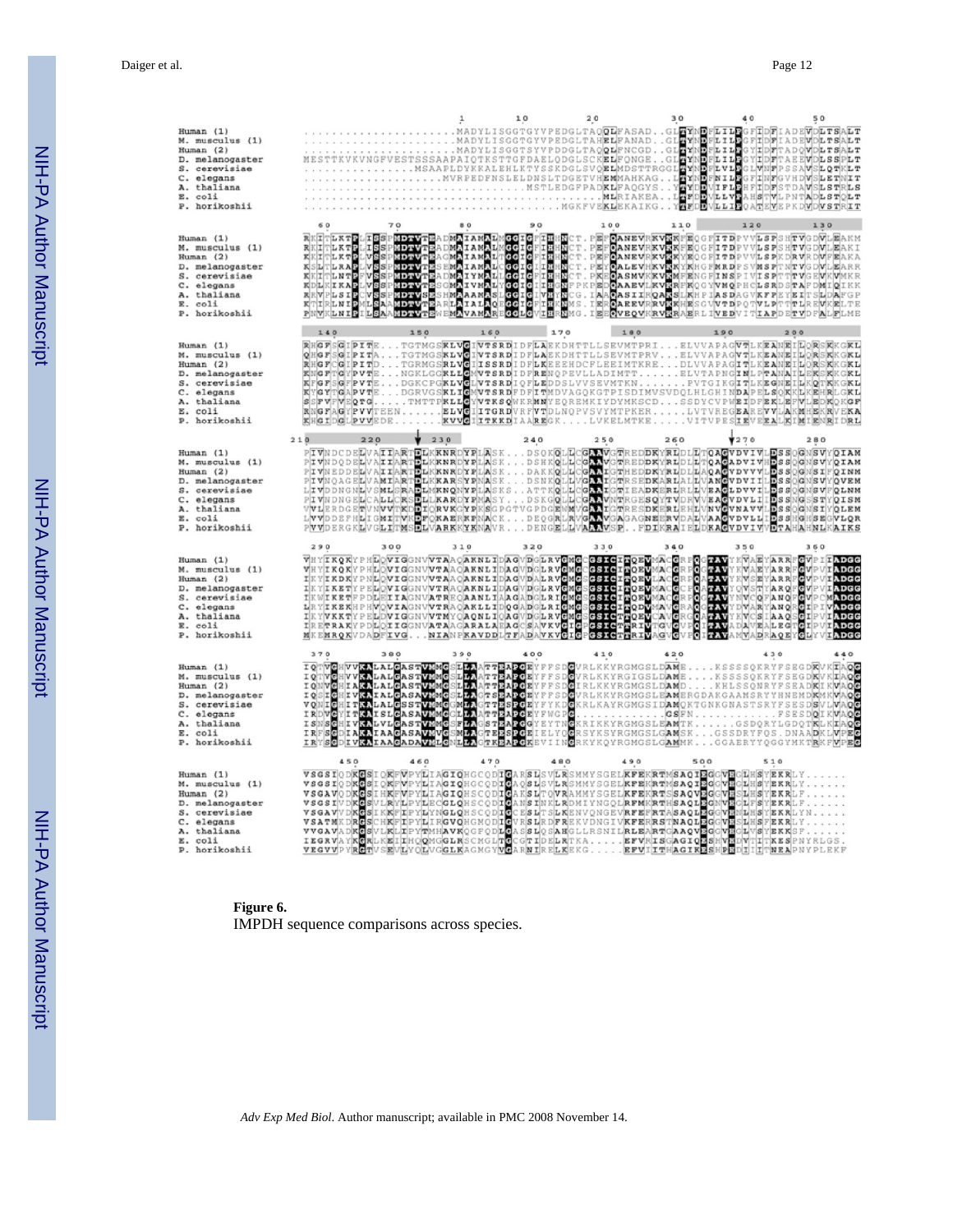# Disease-causing mutations in RP1.

| <b>Mutation</b>                    | No. of families | Reference                                                                          |
|------------------------------------|-----------------|------------------------------------------------------------------------------------|
| Met $500$ ins 2                    |                 | Payne <i>et al.</i> , 2000                                                         |
| Pro $658$ ins 1                    |                 | Berson et al., 2002                                                                |
| Arg677ter                          | 24              | Berson et al., 2002; Bowne et al., 1999; Payne et al., 2000; Sullivan et al., 1999 |
| Arg677 del 1                       |                 | Bowne et al., 1999                                                                 |
| Gln679ter                          |                 | Sullivan et al., 1999                                                              |
| Glu700ter                          |                 | Bowne et al., 1999; Payne et al., 2000                                             |
| Gly723ter                          |                 | unpublished                                                                        |
| Gly724 del 14                      |                 | Bowne et al., 1999; Payne et al., 2000                                             |
| $Ile725$ ins 1                     |                 | Bowne et al., 1999                                                                 |
| Glu729 del 1                       |                 | unpublished                                                                        |
| Thr $736$ ins 1                    |                 | Bowne et al., 1999                                                                 |
| C <sub>VS</sub> 744 <sub>ter</sub> |                 | Bowne et al., 1999; Payne et al., 2000                                             |
| Ser747 del 1                       |                 | Berson et al., 2002                                                                |
| Leu $762$ del $5$                  |                 | Berson et al., 2002; Bowne et al., 1999; Payne et al., 2000; Pierce et al., 1999   |
| Asn763 del 4                       |                 | Payne et al., 2000; Pierce et al., 1999                                            |
| Ser768 del 1                       |                 | Bowne et al., 1999                                                                 |
| Lys778ter                          |                 | Dietrich et al., 2002                                                              |
| Thr865 del 2                       |                 | Payne et al., 2000                                                                 |
| Arg $872$ ins 1                    |                 | Payne et al., 2000                                                                 |
| Tyr1053 del 1                      |                 | Berson et al., 2002                                                                |